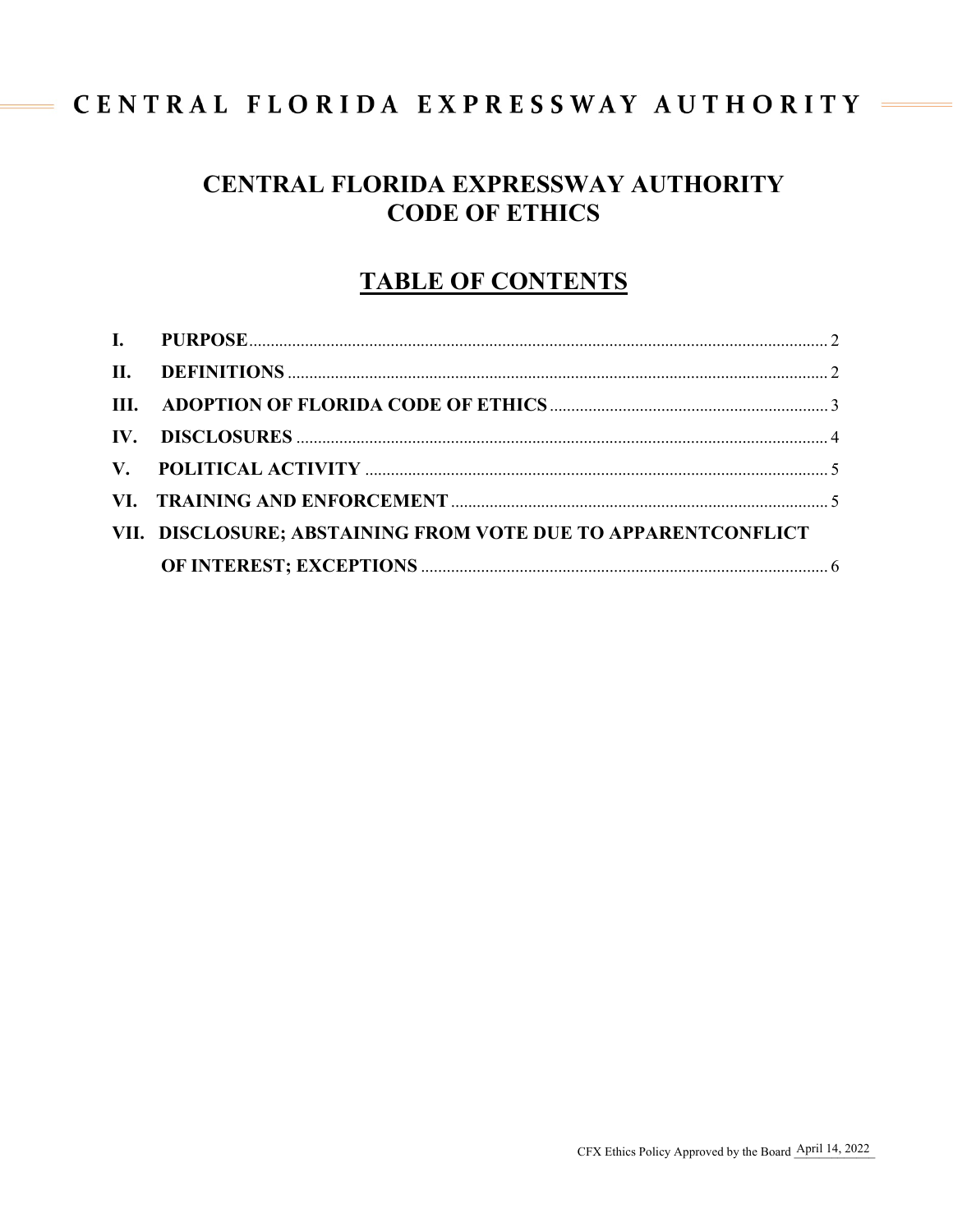## <span id="page-1-0"></span>**I. PURPOSE**

Central Florida Expressway Authority ("CFX") operates for the benefit of the public. As such, it is imperative that CFX conduct business in accordance with the highest standards of ethics. In furtherance thereof, CFX has enacted this Code of Ethics ("Code of Ethics"), which governs all Board Members, in the performance of their duties and obligations to CFX. This Code of Ethics shall serve as the standard for official conduct. This Code of Ethics is intended to supplement the Florida Code of Ethics. In the event of a conflict between the Florida Code and the Code of Ethics, the more restrictive provisions shall control.

## <span id="page-1-1"></span>**II. DEFINITIONS**

- (1) "Business Associate" has the meaning ascribed in subsection 112.312(4), Florida Statutes, and shall also mean any person or entity engaged in or carrying on a business enterprise or any contractual relationship with a CFX Board Member as a principal, partner, joint venture, corporate shareholder where the shares of such corporation are not listed on any national or regional stock exchange, or co-owner of property. In addition, the term includes any person or entity engaged inor carrying on a business enterprise, any contractual relationship, employment relationship or otherwise engaging in common investment with a CFX Board Member as a principal, partner, member, shareholder, owner, co-owner, joint venture partner, or other investor, whether directly or indirectly, whether through a Business Entity or through interlocking Parent Entities, Subsidiary Entities, or other business or investment scheme, structure, or venture of any nature.
- (2) "Committee Member" shall mean a staff member or citizen representative appointed by any of the local government entities represented in CFX or a citizen representative appointed by a gubernatorial Board appointee to serve on any of the following committees: Audit Committee, Environmental Stewardship Committee, Finance Committee, Operations Committee or Right of Way Committee.
- (3) "Consultant" shall mean an individual who is rendering services to CFX in the nature of time and effort rather than the furnishing of specific commodities. The term applies only to those professional services rendered by individuals who are independent consultants, providing services that may include, but are not limited to, evaluations, consultations, maintenance, financial, auditing, accounting, legal, engineering, management consulting, educational training programs, public relations, legislative advisors, planning, personnel, research and development studies or reports on the findings of consultants engaged thereunder, and professional, technical and social services.
- (4) "Ethics Officer" shall mean CFX's General Counsel or, in his or her absence, deputy general counsel. (For reference, see Section 348.753(7), Florida Statutes).
- (5) "Public Officer" includes any Board Member or Committee Member. (For reference, see Section 112.313(2), Florida Statutes).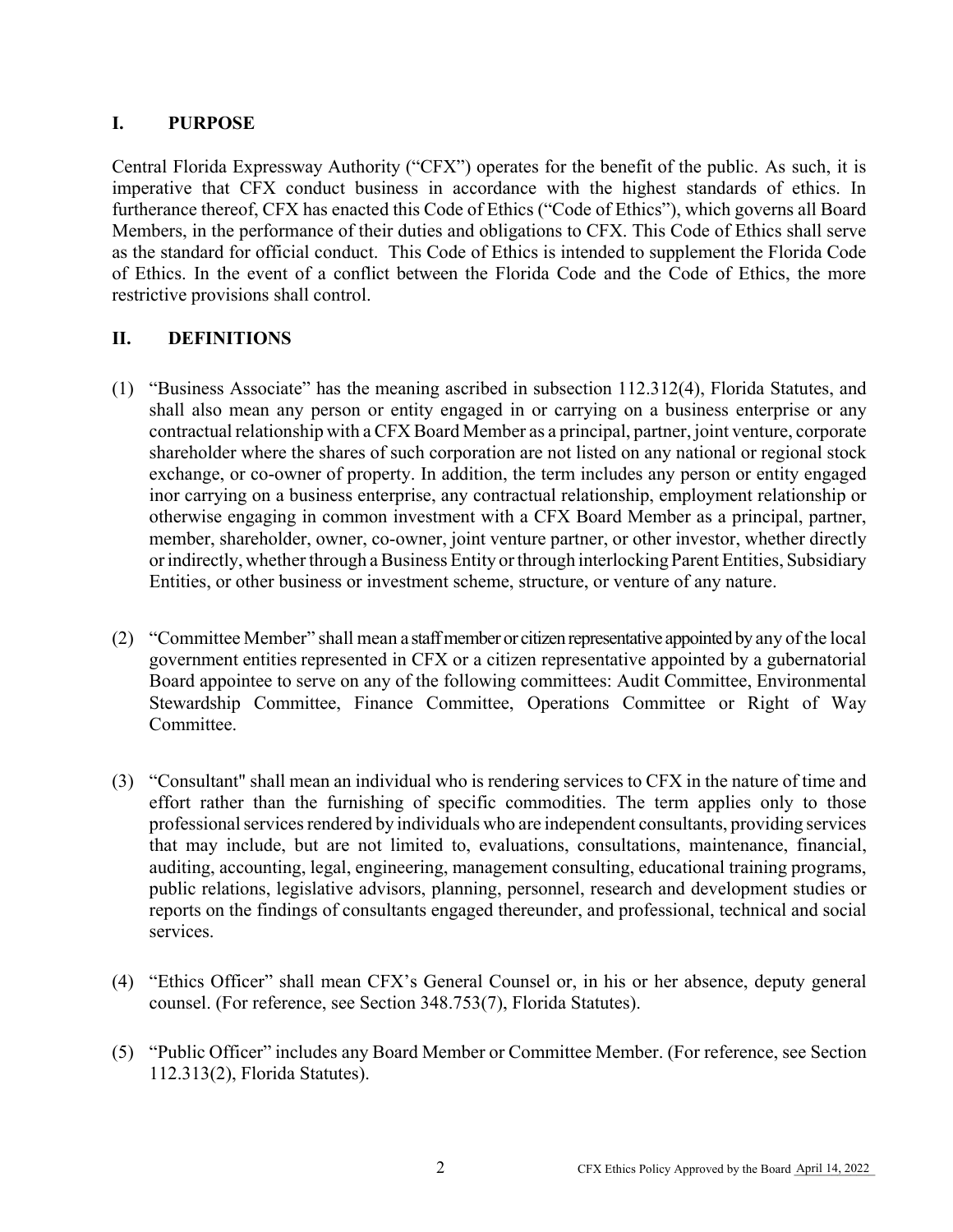(6) "Registered Lobbyist" shall mean any person who shall engage in lobbying for compensation for (1) an entity other than his or her employer; or (2) for any entity including his or her employer if a principal function of his or her position is lobbying or governmental relations; and (3) is registered with any local jurisdiction represented on the CFX Board.

## <span id="page-2-0"></span>**III. ADOPTION OF FLORIDA CODE OF ETHICS**

CFX is governed by the requirements and standards set forth in the Florida Code of Ethics for Public Officers and Employees, Chapter 112, Part III, Florida Statutes, in addition to the ethical standards set forth in subsections (6) through (15), of Section 348.753, Florida Statutes (2021), as may be amended from time to time, which presently are, in substantial form, as follows:

(6) A Board Member or the Executive Director of CFX may not:

(a) Personally represent another person or entity for compensation before CFX for a period of 2 years following vacation of his or her position.

(b) After retirement or termination, have an employment or contractual relationship with a business entity other than an agency as defined in Section 112.312, Florida Statutes, in connection with a contract in which the Board Member or Executive Director personally and substantially participated in through decision, approval, disapproval, recommendation, rendering of advice, or investigation while he or she was a Board Member or employee of CFX.

- (7) CFX's General Counsel shall serve as CFX's Ethics Officer.
- (8) CFX Board Members, employees, and consultants who hold positions that may influence CFX decisions shall refrain from engaging in any relationship that may adversely affect their judgment in carrying out CFX business. To prevent such conflicts of interest and preserve the integrity and transparency of CFX to the public, the following disclosures must be made annually on a disclosure form:

(a) Any relationship a Board Member, employee, or consultant has which affords a current or future financial benefit to such Board Member, employee, or consultant, or to a relative or business associate of such Board Member, employee, or consultant, and which a reasonable person would conclude has the potential to create a prohibited conflict of interest. As used in this subsection, the term "relative" has the same meaning as in Section 112.312, Florida Statutes.

(b) Whether a relative of a Board Member, employee, or consultant is a registered lobbyist, and if so, the names of the lobbyist's clients. Such names shall be provided in writing to the Ethics Officer.

(c) Any and all interests in real property that a Board Member, employee, or consultant has, or that a relative, principal, client, or business associate of such Board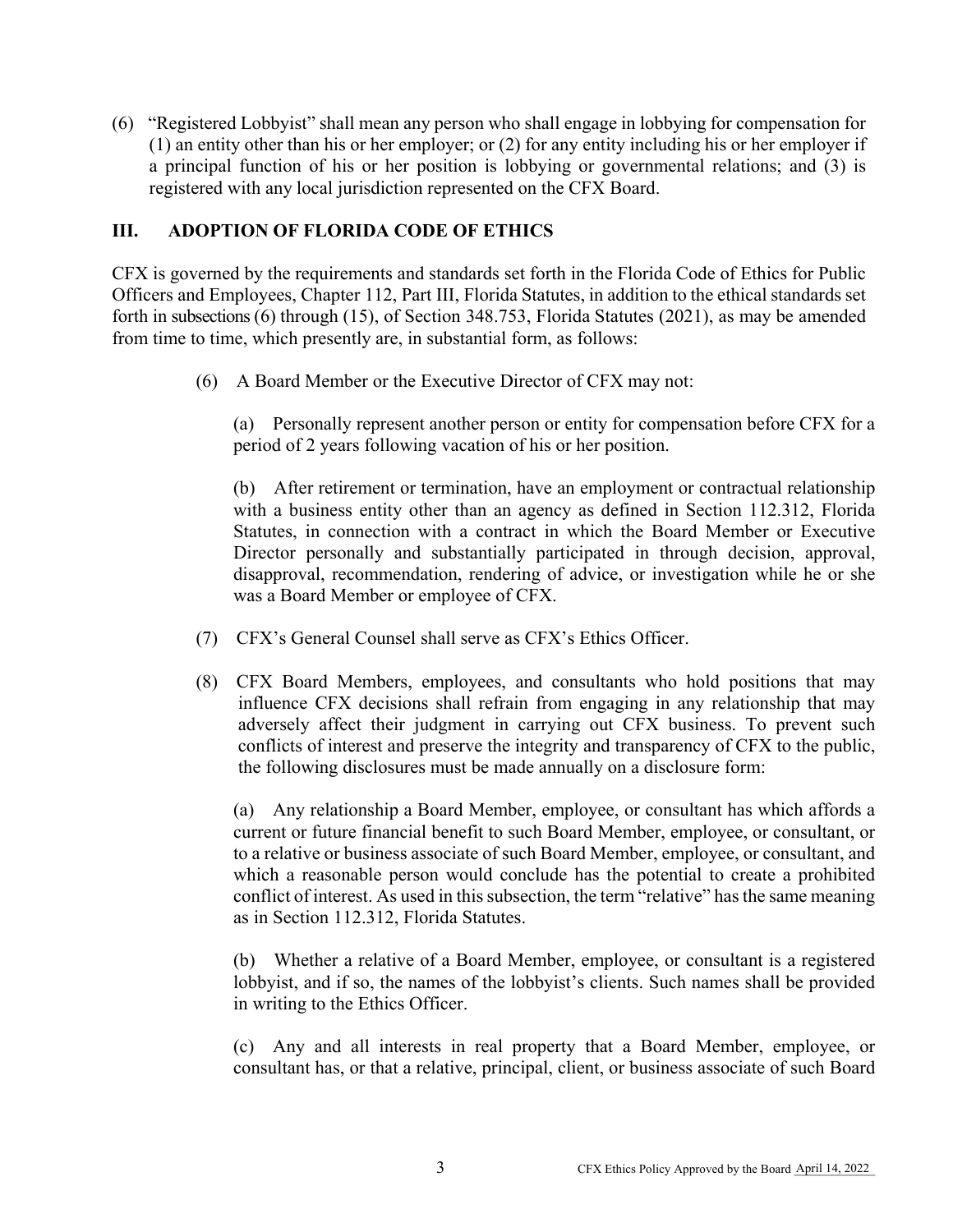Member, employee, or consultant has, if such real property is located within, or within a one-half mile radius of, any actual or prospective CFX roadway project. The Executive Director shall provide a corridor map and a property ownership list reflecting the ownership of all real property within the disclosure area, or an alignment map with a list of associated owners, to all Board Members, employees, and consultants.

- (9) The disclosure forms required under subsection (8) must be reviewed by the Ethics Officer or, if a form is filed by the General Counsel, by the Executive Director.
- (10) The conflict of interest process shall be outlined in CFX's code of ethics.
- (11) CFX employees and consultants are prohibited from serving on the governing body of CFX while employed by or under contract with CFX.
- (12) The code of ethics policy shall be reviewed and updated by the Ethics Officer and presented for board approval at a minimum of once every 2 years.
- (13) Employees shall be adequately informed and trained on the code of ethics and shall continually participate in ongoing ethics education.
- (14) The requirements in subsections  $(6)-(13)$  are in addition to the requirements that the Board Members and the Executive Director of CFX are required to follow under Chapter 112, Florida Statutes.
- (15) Violations of subsections (6), (8), and (11) are punishable in accordance with Section 112.317, Florida Statutes.

### <span id="page-3-0"></span>**IV. DISCLOSURES**

#### **A. Disclosure of Conflicts**

To prevent conflicts of interest and preserve the integrity and transparency of CFX to the public, the following disclosures must be made annually on a disclosure form:

(1) Any relationship a Board Member, employee, or consultant has which affords a current or future financial benefit to such Board Member, employee, or consultant, or to a relative or business associate of such Board Member, employee, or consultant, and which a reasonable person would conclude has the potential to create a prohibited conflict of interest. As used in this subsection, the term "relative" has the same meaning as in Section 112.312, Florida Statutes.

(2) Whether a relative of a Board Member, employee, or consultant is a registered lobbyist, and if so, the names of the lobbyist's clients. Such names shall be provided in writing to the Ethics Officer.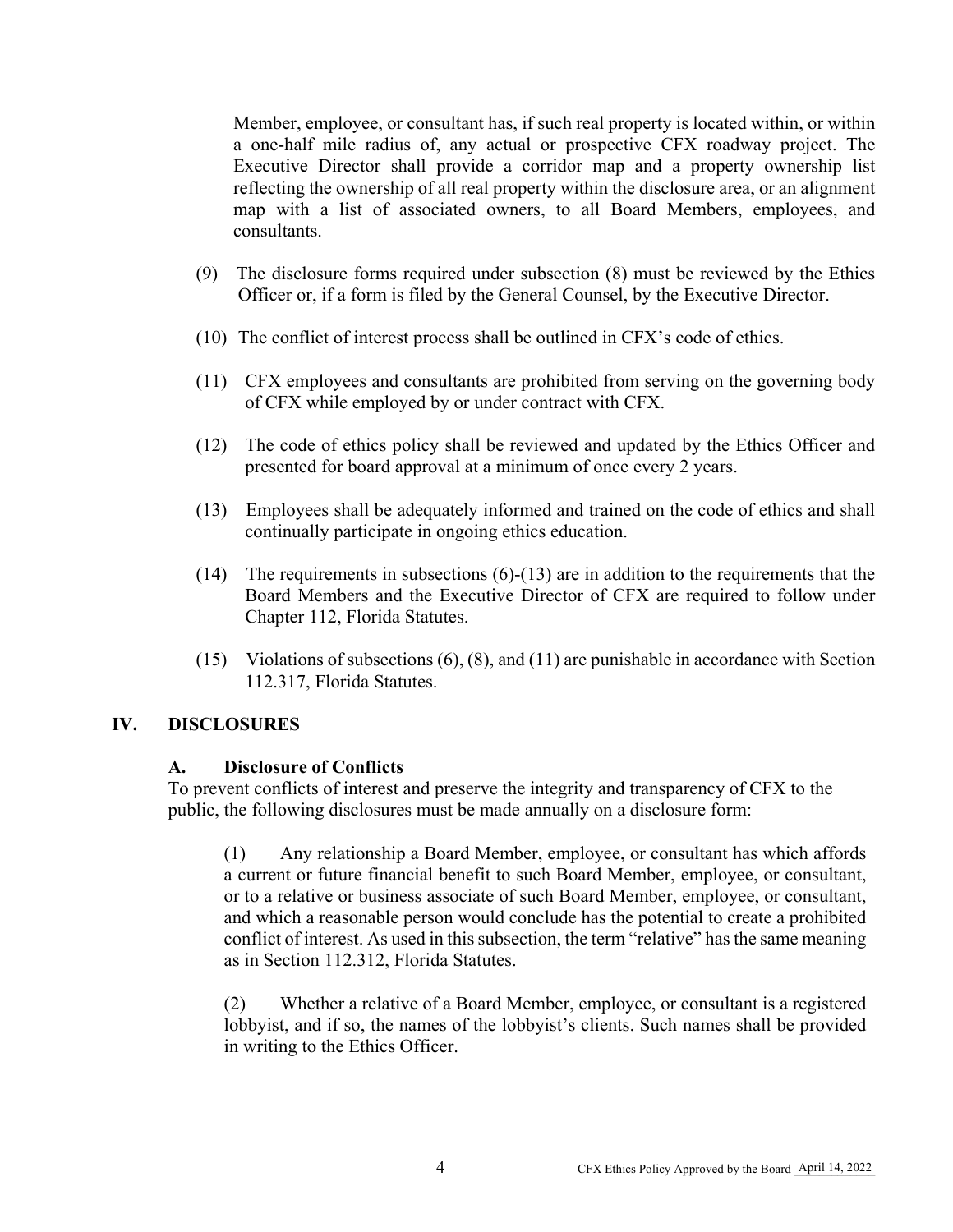(3) Any and all interests in real property that a Board Member, employee, or consultant has, or that a relative, principal, client, or business associate of such Board Member, employee, or consultant has, if such real property is located within, or within a one- half mile radius of, any actual or prospective CFX roadway project. The Executive Director shall provide a corridor map and a property ownership list reflecting the ownership of all real property within the disclosure area, or an alignment map with a list of associated owners, to all Board Members, employees, and consultants.

(4) Board Members shall file a Form 6 Full and Public Disclosure of Financial Interests annual financial disclosure as provided by Section 348.003(4)(c), Florida Statutes. Commencing with the reporting period for calendar year 2015, CFX Committee members shall be required to file Form 1 Statement of Financial Interest with the Supervisor of Elections in the county in which the Committee member permanently resides as provided by Section 112.3145(1)(a)2.f., Florida Statutes.

### **B. Judicial or Administration Proceedings**

CFX deems it to be a conflict when a consultant represents a client in a judicial or administrative proceeding to which CFX is a party and the interest of the client is adverse to CFX. The conflict must be disclosed under Section 1 of the disclosure form and may only be waived by the CFX governing Board and unless waivedshall result in termination of the consultant's services to CFX.

### **C. Imputation of Conflicts of Interest**

While consultants are associated in a firm, none of them may knowingly represent a client when any one of them practicing alone would be prohibited from doing so by Paragraph IV.B. above.

### **D. Annual Filing**

Each Board Member, Committee Member, employee, or consultant shall file a disclosure form each year with the Executive Assistant.

### <span id="page-4-0"></span>**V. POLITICAL ACTIVITY**

CFX adopts Section 104.31, Florida Statutes, as may be amended from time to time as though fully set forth herein.

#### <span id="page-4-1"></span>**VI. TRAINING AND ENFORCEMENT**

#### **A. Advisory Opinions**

Any Public Official, who is in doubt regarding the applicability of the standards of conduct herein provided may seek an advisory opinion from the Ethics Officer concerning the applicability of this Code of Ethics or any provision thereof. Any opinion renderedby the Ethics Officer may be relied upon by any Board Member, but only with regard to the application of the Code of Ethics. Such opinion does not insulate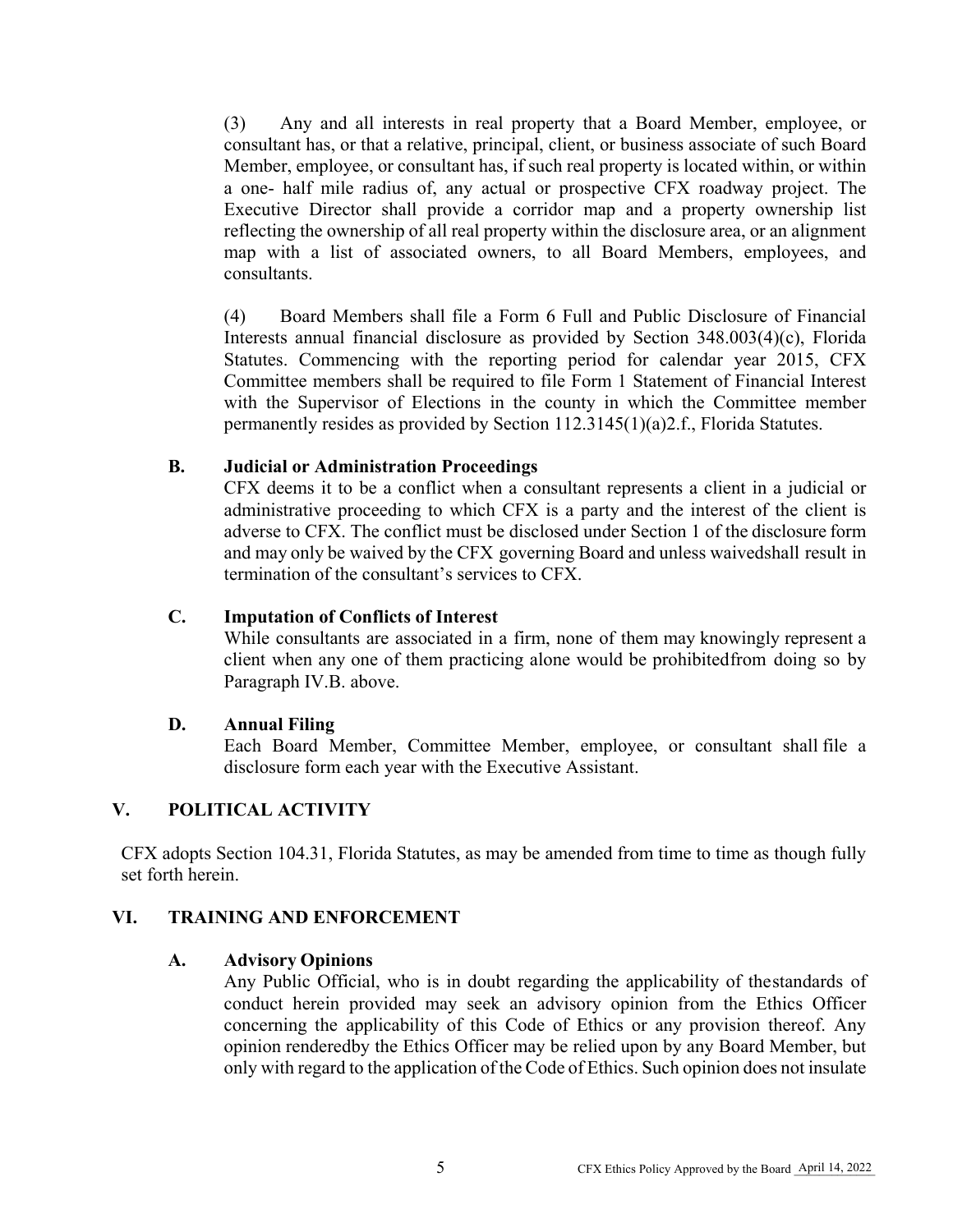such Board Member, against the application of Florida Statutes or of any other applicable code of ethics they may be governed by.

### **B. Code of Ethics Acknowledgement and Training**

(1) This Code of Ethics, in its entirety, shall be posted on CFX's website.

(2) New Board Members shall be provided with an orientation on all relevant CFX matters, including a detailed briefing on the Code of Ethics.

# <span id="page-5-0"></span>**VII. DISCLOSURE; ABSTAINING FROM VOTE DUE TO APPARENTCONFLICT OF INTEREST; EXCEPTIONS**

- A. In addition to the requirements that a CFX Board Member abstain from voting due to conflict as provided in section 112.3143, Florida Statutes and Paragraph IV.A. of this CFX Ethics Policy, when a Board Member knowingly is a business associate, as defined herein, with any person bringing a matter before the CFX Board or whena matter before the CFX Board will benefit any person with whom the Board Member knowingly was a business associate in the previous two-year period, the Board Member shall disclose the existence of the business associate.
- B. The Board Member may abstain from voting on any matter coming before the CFX Board if:

(1) The matter is brought by or benefits a person with whom the Board Member knowingly is a business associate at the time of the vote; or,

(2) The matter is brought by or benefits a person with whom the Board Member knowingly was a business associate within the two-year period prior to the matter coming before the CFX Board.

C. If applicable, the basis for abstaining from the vote shall be an Appearance or Perception of Conflict, as defined in this article, and the Board Member shall:

(1) Prior to the vote being taken, publicly state to the assembly the nature of the Board Member's interest in the matter from which he or she is abstaining from voting; and

(2) Within fifteen (15) days after the vote occurs, disclose the nature of his or her interest as a public record in a Memorandum of Voting Conflict (Commission on Ethics Form 8B) filed with the person responsible for recording the minutes of the meeting. The memorandum shall be incorporated into the minutes of the meeting at which the Board Member abstained.

D. However, in all cases where the Board Member is a business associate, as defined herein, with any person bringing a matter before the CFX Board or when a matter